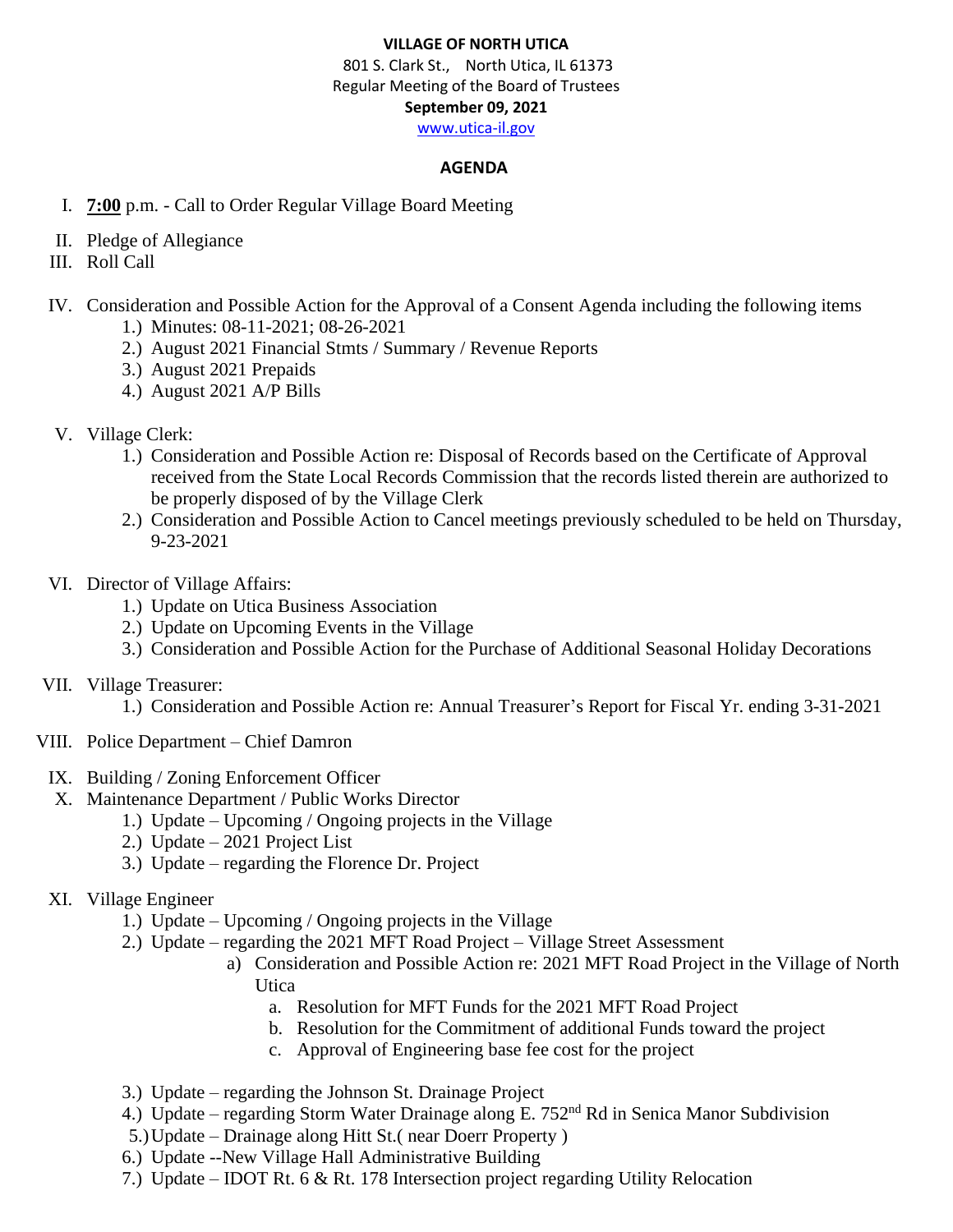- XII. Village Attorney:
	- 1.) Consideration and Possible Action to Approve Ordinance Authorizing the Village President to enter into an Agreement between the Village of North Utica and the Heritage Corridor Visitors Center for the lease of two offices in the new Village Hall Administrative Building located at 248 W. Canal St., Utica, IL
- XIII. Village President
- XIV. Committee / Trustee Reports:
	- 1.) Updates from Committees:
		- a) Village of North Utica Governmental Affairs Committee
		- b) Village of North Utica Fire & School Liaison Committee
		- c) Village of North Utica Zoning Ordinance Review Committee
	- 2.) Trustee Reports
- XV. Public Comment
- XVI. Executive Session
	- 1.) The appointment, employment, compensation, discipline, performance or dismissal for specific employees
	- 2.) Pending Litigation
	- 3.) Purchase/Sale/Lease of Real Property
- XVII. Possible Action regarding Executive Session items
	- 1.) The appointment, employment, compensation, discipline, performance or dismissal for specific employees
	- 2.) Pending Litigation
	- 3.) Purchase/Sale/Lease of Real Property

XVIII. Adjournment Posted 09-07-2021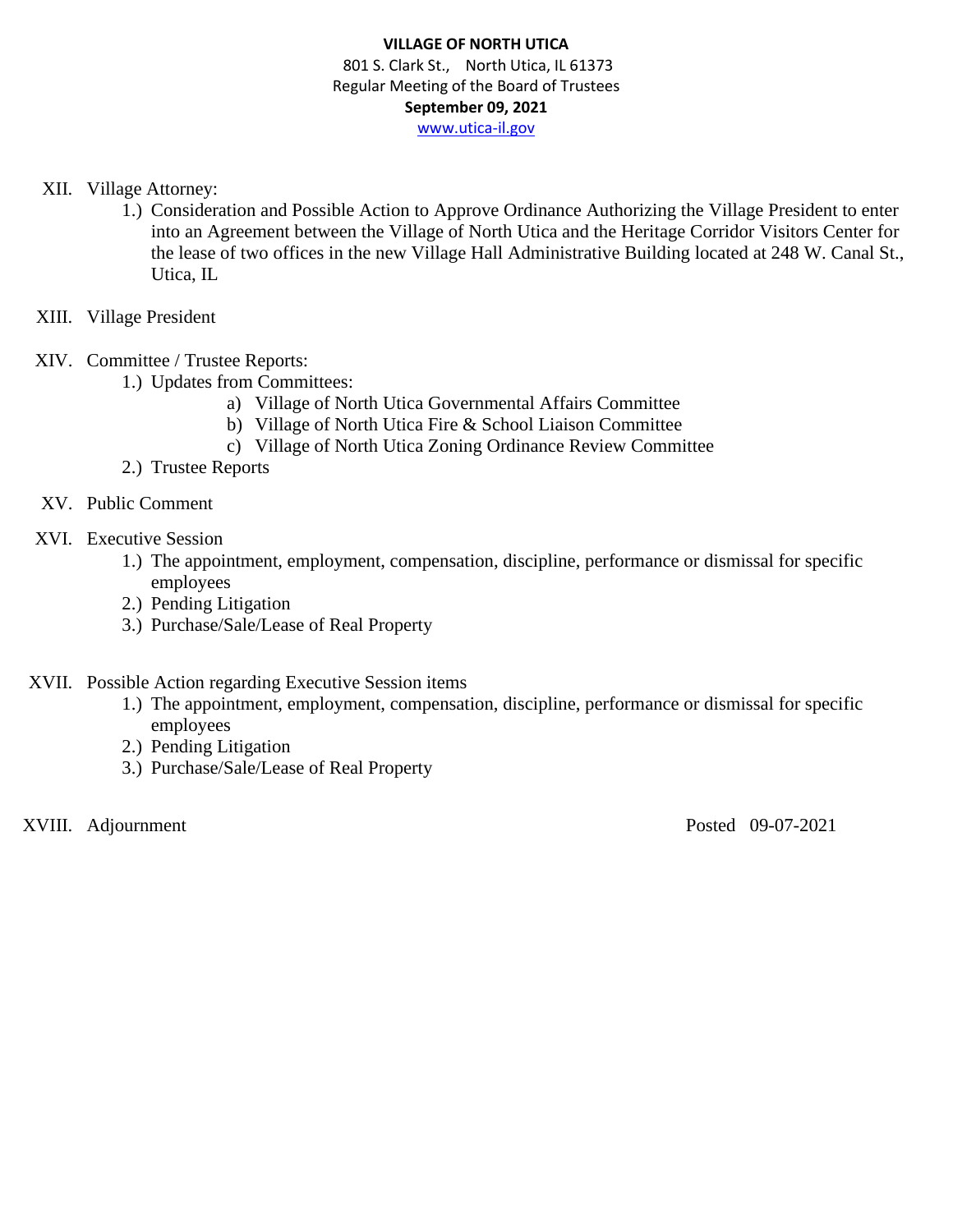# MINUTES

At 7:00 pm the meeting was called to Order by Village President David Stewart who then led the Pledge of Allegiance. Present at the Meeting were Trustees John Schweickert, Nate Holland, Ron Pawlak, Debbie Krizel, Mary Pawlak and Jim Schrader. Also present at the meeting was Village Attorney Herb Klein, Director of Village Affairs Jamie Turczyn, Village Treasurer Jill Margis, Public Works Director Curt Spayer and Police Chief Rodney Damron.

Mayor Stewart asked the group to observe a Moment of Silence for Louise Harmon and Dave Carey who had recently passed away.

Consent Agenda: It was motioned by Trustee Holland, seconded by Trustee Schweickert to approve the Consent Agenda as follows:

1.) Minutes: 08-11-2021; 08-26-2021

- 2.) August 2021 Financial Stmts / Summary / Revenue Reports
- 3.) August 2021 Prepaids
- 4.) August 2021 A/P Bills

6 Yes

Motion Carried

Village Clerk: It was motioned by Trustee R. Pawlak, seconded by Trustee M. Pawlak to approve the Disposal of Village Records based on the Certificate of Disposal received from the State Local Records Commission.

6 Yes

Motion Carried

It was then motioned by Trustee Holland, seconded by Trustee Schweickert to cancel meetings previously scheduled to be held on Thursday, 9-23-2021.

6 Yes

Motion Carried

Director of Village Affairs: Director Jamie Turczyn provided an update on the upcoming events being held in the Village.

It was then motioned by Trustee Schweickert, seconded by Trustee R. Pawlak to approve the purchase of additional Holiday Décor in an amount not to exceed \$4,000.

6 Yes Motion Carried

Village Treasurer: A brief discussion was held regarding the Annual Treasurer's Report for the Fiscal Yr. ending 3-31-2021. It was then motioned by Trustee M. Pawlak, seconded by Trustee R. Pawlak to approve the Annual Treasurer's Report for Fiscal Yr. ending 3-31-2021 as presented.

6 Yes Motion Carried

Police Department: Chief Damron provided a brief update on the Department. He stated that the Department has been keeping busy and getting ready for the upcoming Vintage Illinois Wine Festival. He also informed the Board that two new electronic signs were purchased that would help to slow vehicles that are moving too fast on Village streets. One sign will be installed near the new park in Ridgeview Subdivision and the other sign will be installed on 2853rd Rd.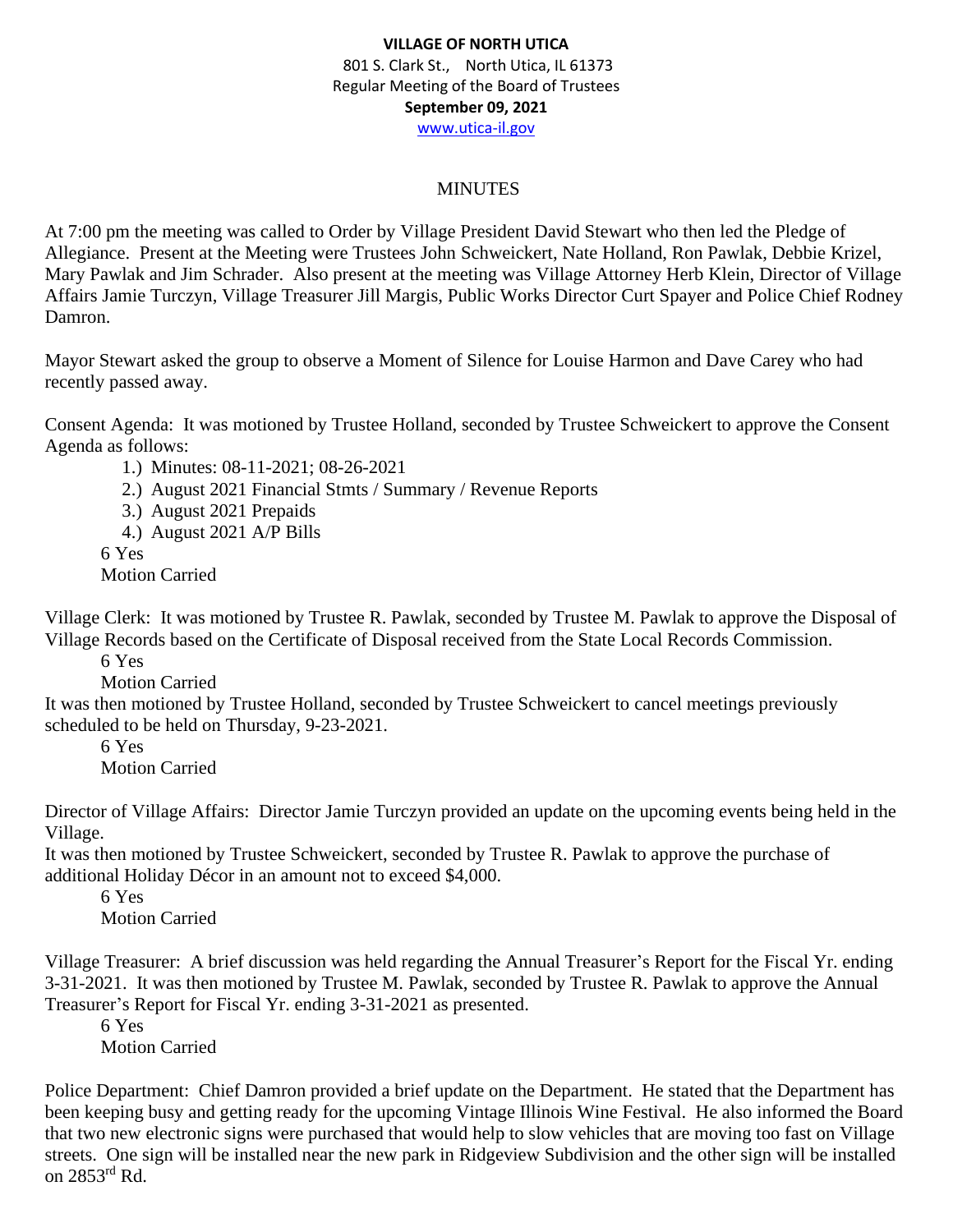### MINUTES

Building / Zoning Enforcement Officer: NONE

Maintenance Department: Public Works Director Curt Spayer provided a brief update on the ongoing projects in the Village.

Florence Dr. Project – The project is approx. 25% completed; it should be finished in the next two to 3 weeks.

Village Engineer: Absent from the meeting, however he provided an update on the ongoing projects in the Village via email to Mayor Stewart.

- 1. Private party work continues on the Michelini's new Farmers Market.
- 2. The previously approved ditch and driveway that needed to be repaired in Senica Manor is continuing.
- 3. There will be work beginning on the ditch on the west side of Rt. 178 between Terry Spray's property and Joe Plankenhorn's property.
- 4. 2021 MFT Road Project and Street Assessment The street improvement list previously discussed continues to be refined and estimates are being developed and updated.
	- a. Resolution for MFT Funds for the project: It was then motioned by Trustee Krizel, seconded by Trustee Schweickert to approve Resolution R2021-03 allocating \$320,000 in MFT Funds for the 2021 MFT Road Project. 6 Yes Motion Carried
	- b. Commitment of other funds for the project: It was then motioned by Trustee R. Pawlak, seconded by Trustee Schweickert to approve Resolution R2021-04 for the commitment of other funds for the 2021 MFT Road Project 6 Yes
		- Motion Carried
	- c. Approval of the Engineering base fee cost for the Project: The Engineering for the project will be performed on a time and materials basis for the Village. These funds will not come from Motor Fuel Tax; other funds will be utilized for this portion of the project. It was motioned by Trustee Holland, seconded by Trustee Schweickert to approve the Engineering base fee cost for the 2021 MFT Road Project. 6 Yes

Motion Carried

- 5. Johnson St. Drainage No Update
- 6. Storm Water Drainage in Senica Manor No Update
- 7. Hitt St. Drainage No Update.
	- These Drainage Projects will be reviewed once the Road Project has been completed.